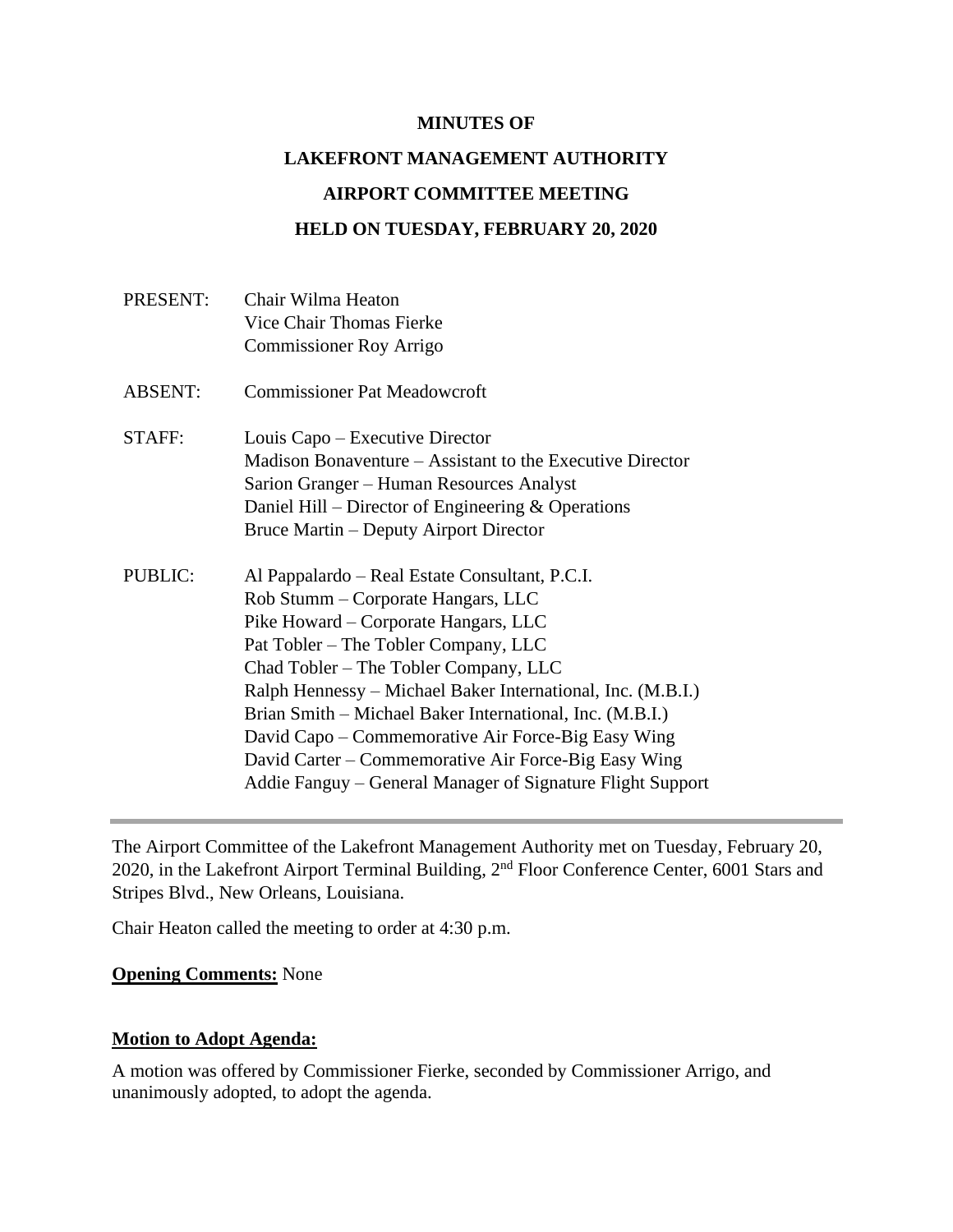## **Motion to Approve Minutes:**

A motion was offered by Commissioner Fierke, seconded by Commissioner Arrigo, and unanimously adopted, to approve the minutes of January 14, 2020.

## **Public Comments:** None

### **Airport Director's Report**:

Bruce Martin, Deputy Airport Director, reported that construction was halted last month because the contractors needed four consecutive days of dry weather to complete the Runway Rehabilitation 18R/36L Mill and Overlay Project.

Mr. Martin reported that the frame for the Terminal Elevator shaft has been installed, the construction of the ARFF facility is ongoing, the Moffett Hangar maintenance build-out is complete, LEDSupply upgraded the lights to LED lights along Stars & Striped Boulevard, and the badges for the Airport gates are being upgraded to one system and supplier.

Mr. Martin discussed the recent and upcoming events at the New Orleans Lakefront Airport.

Commissioner Fierke requested a status update of the Runway Rehabilitation 18R/36L Mill and Overlay Project. Mr. Martin responded that the project has reached substantial completion, and a punch list must be completed to establish final completion. Chair Heaton asked if any of the punch list items required approval of the Board. Mr. Martin responded that the punch list doesn't require any approval. Commissioner Fierke asked if the PAPI lights were installed. Mr. Martin responded that the PAPI lights were installed and light checks have been performed on all runways except for the main runway.

Louis Capo, Executive Director, discussed the Proposed Operating Budget for Fiscal Year 2020- 2021 with the Committee. Commissioner Arrigo questioned the \$45,000 line item. Mr. Capo responded that the Authority pays \$3,750.00 per month for an Orleans Levee District Police Officer to secure the premises during the day. Chair Heaton stated that tenants at the New Orleans Lakefront Airport have recently requested security at night because two cars have been stolen, and several break-ins have occurred. The Committee suggested that Mr. Capo review the budget and determine the best option for security services during the day and night.

#### **Public Comment:**

Addie Fanguy, General Manager at Signature Flight Support, requested assistance from the Board to receive reimbursement from Barber Brothers in relation to the Runway Rehabilitation 18R/36L Mill and Overlay Project because he felt that Signature was entitled to such reimbursements from Barber Brothers. Mr. Fanguy stated that he believes that Barber Brothers has been limiting the use and enjoyment of Signature's leased area. Chair Heaton suggested that staff and Mr. Fanguy schedule a meeting to discuss the issue and to determine a solution.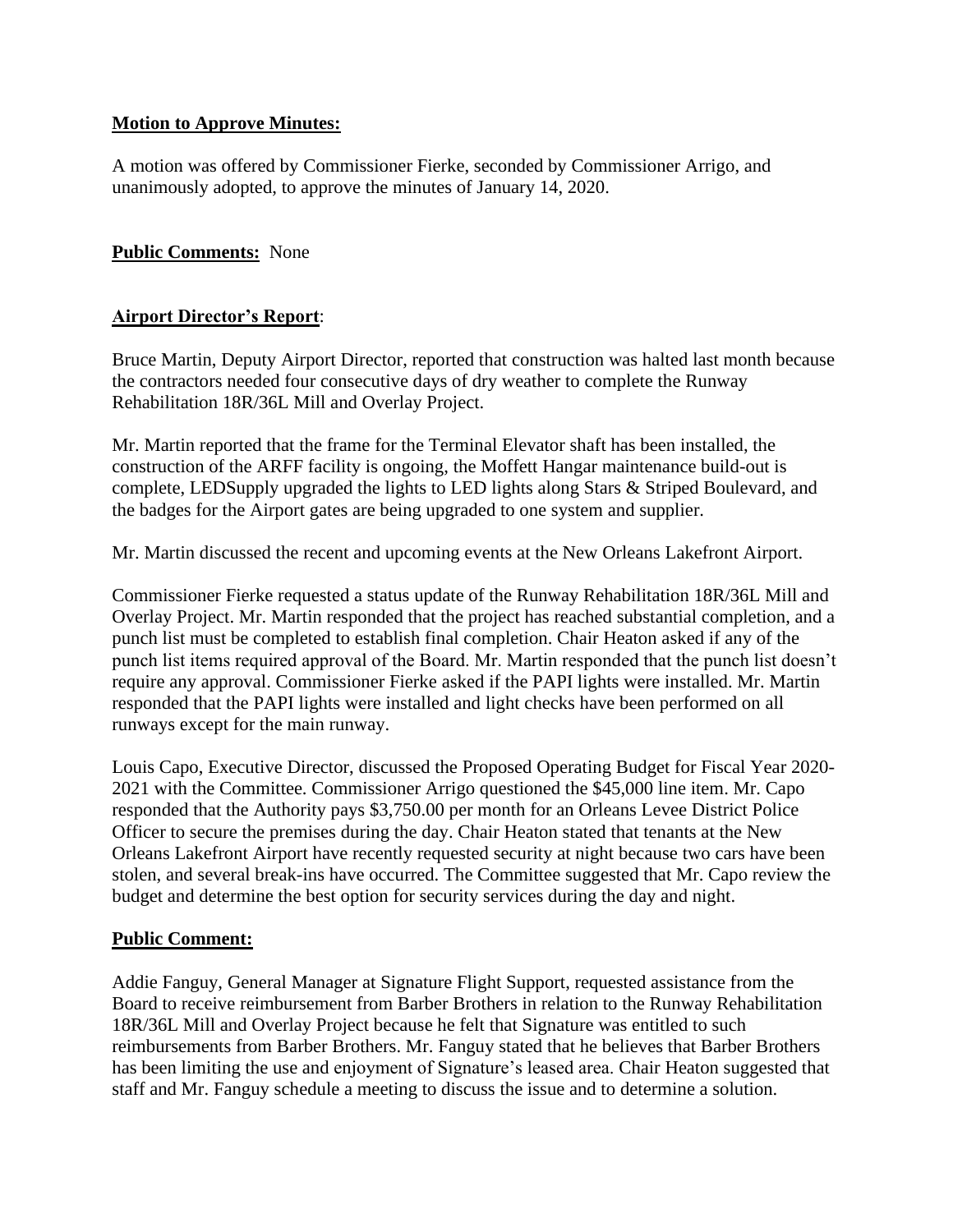## **Presentation – Corporate Hangars, LLC:**

Rob Stumm, of Corporate Hangars, LLC, stated that the Authority could possibly help him resolve his supply/demand imbalance. He explained that he has been receiving calls weekly requesting hangar space but cannot supply them with it. Pike Howard, of Corporate Hangars, LLC, stated that the New Orleans Lakefront Airport is a great place for general aviation pilots because the location has two Fixed Based Operators (FBOs), a beautiful terminal building and a beautiful restaurant. Mr. Stumm requested an opportunity to develop greenspace bounded by Echo/Taxi lane/Delta/Hotel, to purchase a 3-year option to develop the greenspace bounded by Tower/Hotel/Echo/Taxi lane and to move the movement/non-movement line 40-feet northeast of Echo centerline. He requested a 30-year extension to the existing Corporate Hangars, LLC lease and some level of rent credit for infrastructure development, utilities and ramp expansion. Chair Heaton requested that the Corporate Hangars, LLC present a more detailed proposal to recommend to the Board for approval.

### **Old Business:** None

#### **New Business:**

#### 1) **Recommendation to lease Suite 233 to The Tobler Company, LLC:**

Chair Heaton explained that the Lakefront Management Authority's staff is moving out of Suite 233 and into the eastern wing of the New Orleans Lakefront Airport Terminal Building. Pat Tobler, of The Tobler Company, LLC, stated that the New Orleans Lakefront Airport is a convenient location for their company since Mr. Tobler and his team members are residents of the Lakeview neighborhood and Slidell. Mr. Tobler described his firm as one which specializes in project management – particularly in large scale construction jobs such as projects on the Superdome. Commissioner Fierke requested a brochure of the Tobler Company, LLC. Chair Heaton noted that she felt that The Tobler Company's mission was compatible with the other tenants in the Airport Terminal Building and the Authority as well.

A motion was offered by Commissioner Fierke, seconded by Commissioner Arrigo, and unanimously adopted, to recommend to the Board for approval to lease Suite 233 to The Tobler Company, LLC.

# 2) **Recommendation for repair of T-103 at the Fuel Farm:**

Daniel Hill, Director of Engineering & Operations, explained that in June 2019 the Authority received proposals from contractors, and Lou-Con was selected to perform an inspection of the T-103 fuel tank. He stated that a contract was signed with Lou-Con to perform the inspection for \$14,500. Lou-Con performed the inspection in October 2019 and submitted a proposal for the time and materials cost to perform the repairs that were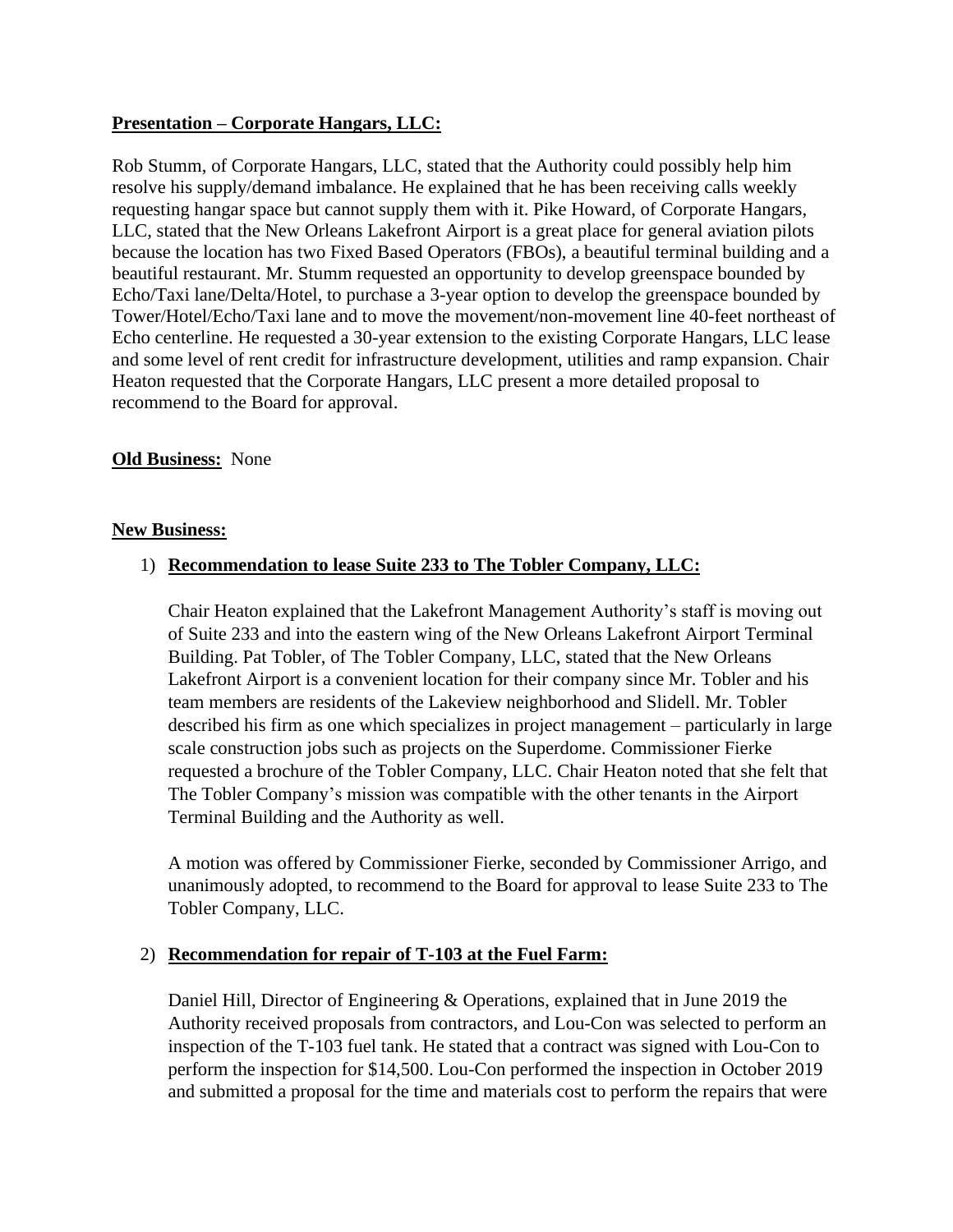noted in the inspection report. Commissioner Fierke asked about the condition of the fuel tank. Mr. Hill responded that there is a void underneath the foundation that must be filled, and several various steel patches must be repaired. Commissioner Fierke inquired about the inspection report performed by Lou-Con. Mr. Hill stated that the Authority received a full inspection report. Commissioner Fierke asked if the fuel tank was surrounded by a secondary containment facility. Mr. Hill responded that the fuel tank is offline, empty and surrounded by a secondary containment facility. Commissioner Arrigo asked if the Airport's fuel sales were impacted by the broken fuel tank. Mr. Hill responded that the Airport's fuel sales haven't been impacted; however, if a second fuel tank were to break then the fuel sales would be severely impacted.

A motion offered by Commissioner Fierke, seconded by Commissioner Arrigo, and unanimously adopted, to recommend to the Board for approval to repair T-103 at the Fuel Farm.

# 3) **Recommendation for approval of acceptance of low quote by Wallace Drennan in the amount of \$69,7000 for the repair of waterline under Stars & Stripes:**

Mr. Hill reported that an 8-inch water main is broken underneath Stars & Stripes Boulevard, and the water main feeds Southshore Harbor and the FAA Tower. He stated that Sewerage & Water Board of New Orleans is billing the Lakefront Management Authority for the water usage associated with the main break. Mr. Hill stated that the workers will directionally drill underneath Stars & Stripes Boulevard to prevent from shutting water off from the tenants and the FAA Tower. Chair Heaton noted that Mr. Hill will negotiate with Sewerage & Water Board of New Orleans about the high water bills due to the water main break.

A motion was offered by Commissioner Arrigo, seconded by Commissioner Fierke, and unanimously adopted, to recommend to the Board for approval of an acceptance of a low quote by Wallace Drennan in the amount of \$69,700 for the repair of waterline under Stars & Stripes.

# 4) **Motion to approve Change Order No. 001 for Ranger Environmental for AVGAS/Jet Fuel Remote Fueling Station Decommissioning in the amount of \$21,570:**

Chair Heaton explained that the project may be reimbursable by the Federal Emergency Management Agency (FEMA).

A motion offered by Commissioner Fierke, seconded by Commissioner Arrigo, and unanimously adopted, to recommend to the Board for approval of Change Order No. 001